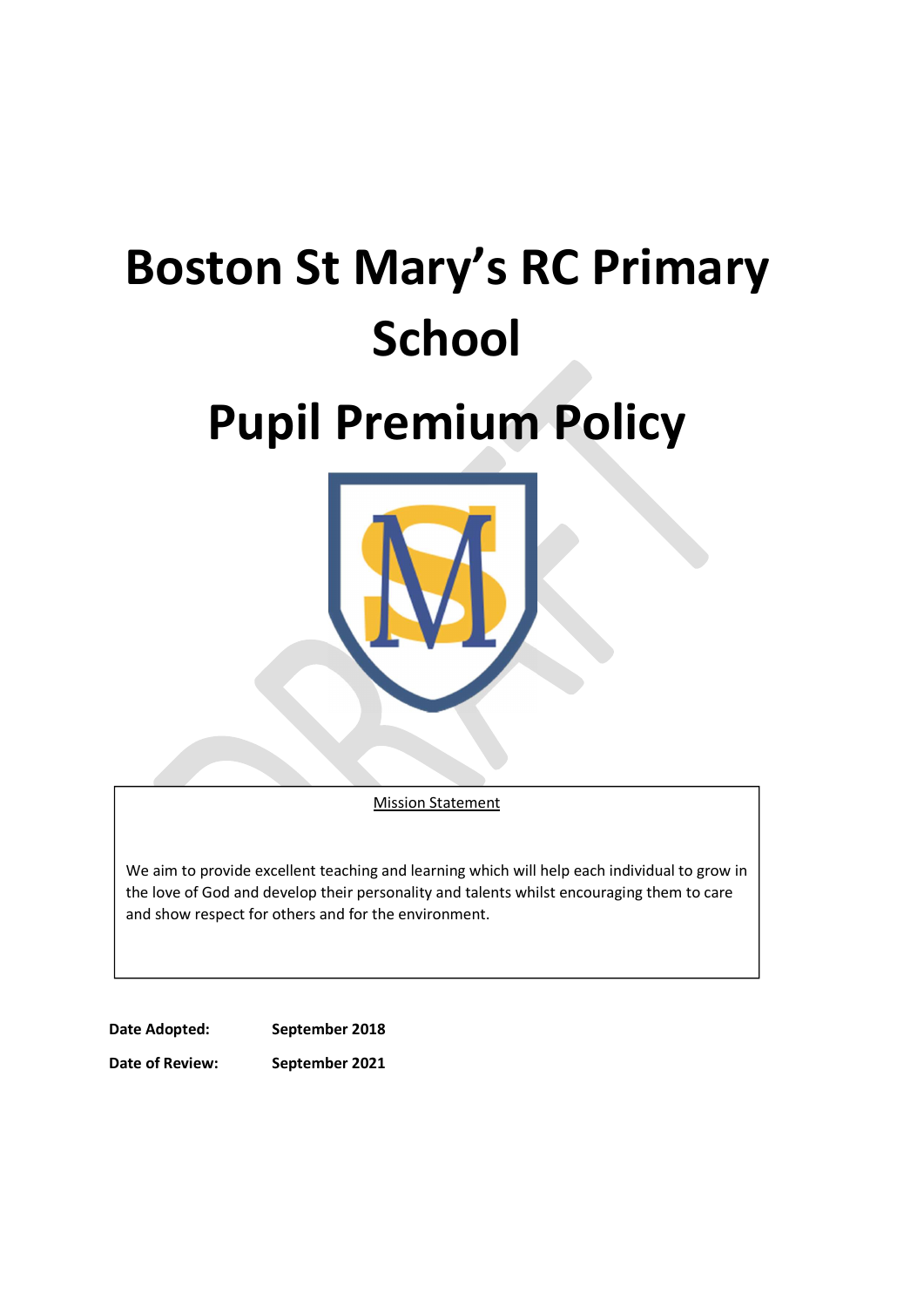## Pupil Premium Policy

#### Aims and Values

At St. Marys School we believe that every child is a gift from God, made in His image and likeness and therefore entitled to be valued and respected as a unique individual. We are all committed to working together to make our school a happy and successful place. We strive to equip our whole school community with the skills necessary to access an ever-widening range of knowledge and understanding, enabling us all to be valued and self-respecting citizens and lifelong learners. In order to achieve these aims we will continue to:

Celebrate the achievements of everyone

 Through collaboration, equip the school community with the skills and confidence to make a positive contribution

- Promote a healthy lifestyle and help children make informed choices
- Encourage high aspirations for now and the future
- Promote effective independent learning
- Develop awareness of the wider world

### Overview of Pupil Premium

# 'The pupil premium is additional funding for publicly funded schools in England to raise the attainment of disadvantaged pupils of all abilities and to close the gaps between them and their peers.' (DfE March 2014)

Pupil Premium was introduced in April 2011, and paid by means of a specific grant based on school census figures for pupils registered as eligible for Free School Meals in Reception to Year 11. Pupil premium is also granted to those children in public care known as Looked After Children (LAC), Pupils Adopted from Public Care and children whose parents are in the armed forces. Pupil Premium is designed to support with a child's basic needs as well as to address emotional and social well-being and to support with academic achievement and progress.

Pupil Premium funding is additional to main school funding and it will be used to address any social or emotional needs and also to diminish the difference in learning and progress for those children eligible, by ensuring that funding reaches the pupils who need it most. It is for schools to decide how the funding will be spent, since they are best placed to assess what additional provision should be made for the individual pupils within their responsibility.